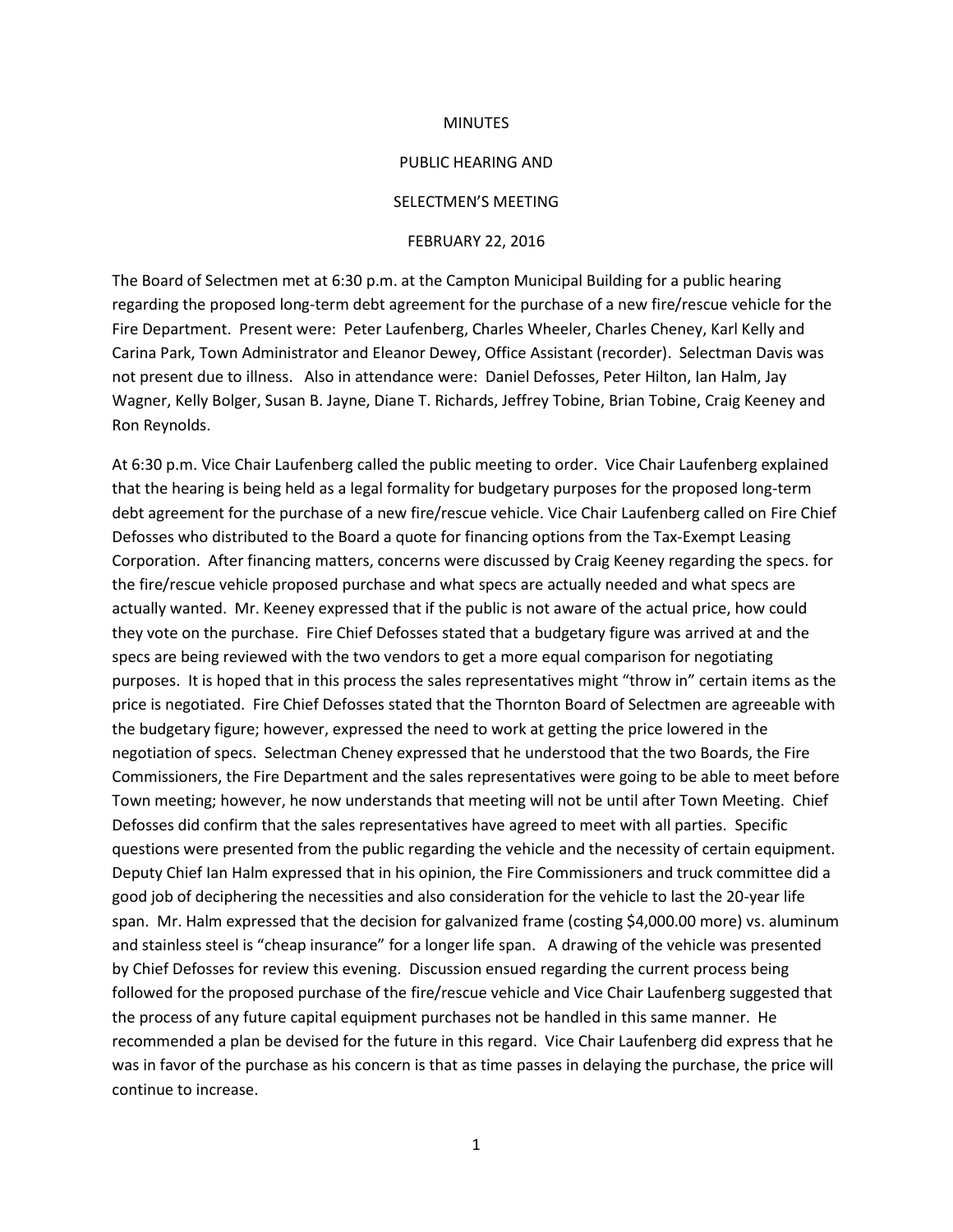There being no further discussion regarding the fire/rescue vehicle, Vice Chair Laufenberg closed the public hearing at 6:55 p.m.

Work Session: Vice Chair Laufenberg opened the Selectmen's Meeting. The Board signed the manifests and signed 2 Veterans Exemptions, 1 general assessing contract with Commerford Nieder Perkins and the 2016 MS-636 – Budget for the Town of Campton.

New Business - Vice Chair Laufenberg called on Carol Lenahan regarding the proposed Municipal Buildings' signage. Mrs. Lenahan stated that she is working with Kelly Bolger and a professional sign design company in order to acquire a proposal for signage for a main sign on Route 49, signage for the Campton-Thornton Fire Department Building, signage for 12 Gearty Way (the entrance of the Municipal Building), and signage for the Highway Department and additional signage on the Durgin Building for the Town Clerk/Tax Collector's Office. Mrs. Lenahan presented some rough drawings presented by Marvel Signs & Designs and a rough estimate of cost in the amount of \$12,498.00. Mrs. Lenahan stated that she approached the Police Chief for comments and suggestions and Mary Durgin regarding the project. Mrs. Lenahan informed the Board that Ms. Durgin gave "her blessing" on the project for the funding to come from the Durgin Trust. After discussion, the Board unanimously agreed in favor of the project and Mrs. Lenahan will present a formal proposal for the Board to vote on next week. Mrs. Lenahan thanked the Board for their time and she will acquire the final proposal for the next meeting.

# **Vice Chair Laufenberg then proceeded with the next item in New Business stating that Kelly Bolger presented his resignation as Emergency Management Director. After discussion ensued, a Motion was made and seconded to accept Kelly Bolger's resignation as Emergency Management Director. The Motion was unanimously approved**.

Ron Reynolds was approached for the Emergency Management position and he was present this evening to speak with the Board. Mr. Reynolds expressed that he would be interested in being appointed interim Emergency Management Director. Carina Park mentioned that she, Kelly Bolger, Ron Reynolds and Mr. Hatch from Emergency Management met and Mr. Hatch discussed the possibility of presenting workshops to address what the Director position entails for individuals who might be interested in the position. Carina suggested after Town Meeting perhaps some workshops can be scheduled.

## **A Motion was then made and seconded to appoint Ron Reynolds as interim Emergency Management Director. The Motion was unanimously approved.**

Approval of Minutes: Vice Chair Laufenberg inquired if there were any revisions or concerns regarding the Selectmen's Meeting Minutes of February 8, 2016 and February 10, 2016 and the Final Budget Hearing Minutes of February 10, 2016. After one revision to the February 10, 2016 Selectmen's Meeting Minutes a Motion was made and seconded to approve the Selectmen's Meeting Minutes of February 8, 2016 as revised and to approve the Selectmen's Meeting Minutes of February 10, 2016 and the Final Budget Hearing Minutes of February 10, 2016, as written, and with a roll call vote, the 3 sets of Minutes were unanimously approved.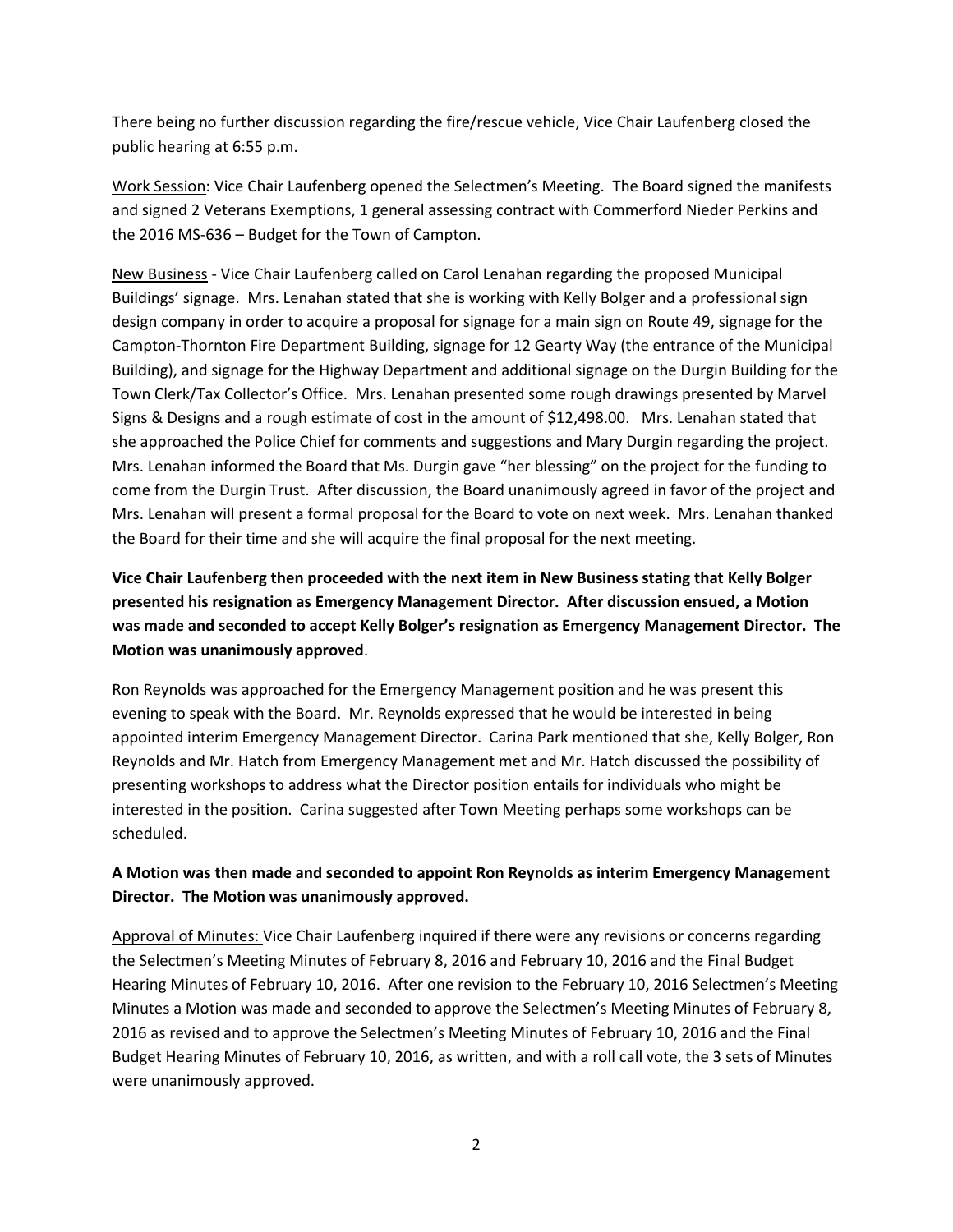Correspondence: Carina indicated that an update was received regarding the Fairpoint litigation and the Board was provided a copy of the email from Attorney Whitelaw pertaining same.

NH Municipal Bond Bank (NHMBB) is requesting that a petition be signed to consider maintaining the current tax exemption for municipal bonds. NHMBB expressed that any change to the tax treatment of municipal bonds will have a serious impact on the cost to state and local governments for financing critical infrastructure projects. If tax-exemption is capped or eliminated, higher interest rates on municipal bonds will result thereby increasing the cost to municipal issuers, thereby having a negative effect on municipalities.

Carina informed the Board that a copy of a letter was received from Jeanie Forrester, NH State Senator, District 2 expressing her concern with the recent schedule and location of the public hearings relative to the Northern Pass Transmission Project. In light of her concern to assure more public input from communities, Senator Forrester sent a letter to the NH Site Evaluation Committee addressing the matter. A copy of the response letter addressed to Senator Forrester from the Law Firm of Brennan Lenehan Iacopino & Hickey was provided to the Board this evening.

Carina expressed that Information was received regarding the 2016 Salmon Press Plymouth Community Guide publication which is free to the public; however, advertising is expensive. After discussion with the Board, it was decided that Carina would get some additional information to perhaps put an ad in the Guide next year for the 250<sup>th</sup> Town of Campton Celebration.

Carina stated that North Country Council forwarded information regarding appointing a Transportation Advisory Committee representative from the Town of Campton. The Board agreed not to participate at this time.

There being no further correspondence, Vice Chair Laufenberg continued the meeting by calling for a **Motion to go into Non-public Session in accordance with RSA 91-A: e, ll (a-j). The Motion was made by Selectman Wheeler and seconded by Selectman Kelly, and with a roll call vote, the Board went into Non-public Session at 7:30 p.m. The Board came out of Non-public Session at 8:10 p.m.**

**Vice Chair Laufenberg continued the public meeting by calling on Selectman Wheeler who made a Motion to seal the Non-public Minutes. The Motion was seconded by Selectman Kelly, and with a roll call, the Board unanimously agreed to seal the Non-public Minutes.** 

Board Concerns and Directives: Discussion regarding the submission of Kelly Bolger's February 11, 2016 resignation as Fire Commissioner ensued. After discussion, a Motion was made and seconded, to not accept Mr. Bolger's resignation as Fire Commissioner dated February 11, 2016. The Board unanimously approved the Motion.

Vice Chair Laufenberg called on Carina who indicated that Lakes Region Community Service inquired if they could use the Municipal Building Community Room for a cooking class which would involve Campton residents. The Board declined as specific guidelines have to be followed for the use of the Community Room, i.e. limited to Town Department events.